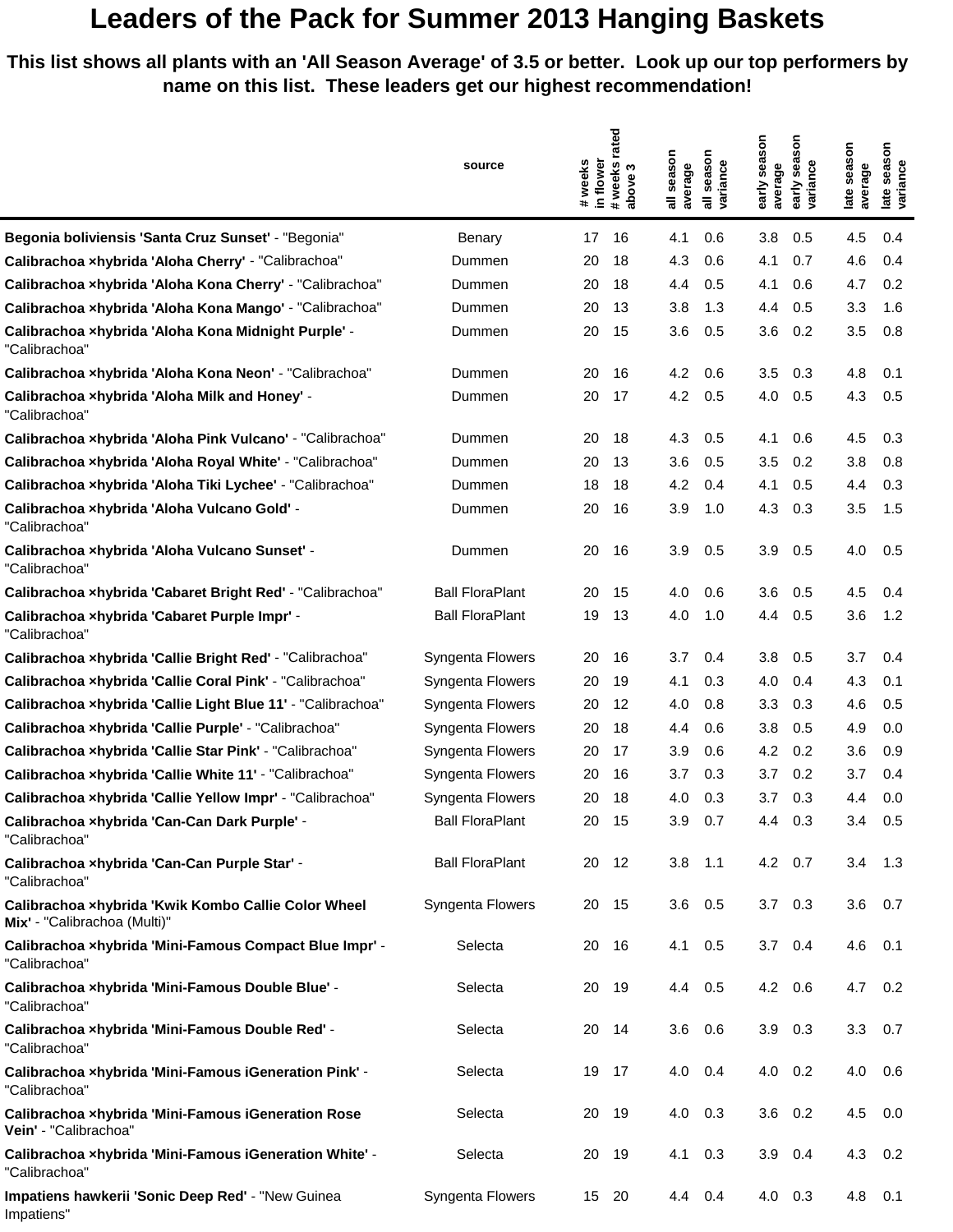## **Leaders of the Pack for Summer 2013 Hanging Baskets**

|                                                                              |                        |                     | rated                 |                        |                                                 |                         |                                  |                           |                                 |
|------------------------------------------------------------------------------|------------------------|---------------------|-----------------------|------------------------|-------------------------------------------------|-------------------------|----------------------------------|---------------------------|---------------------------------|
|                                                                              |                        | in flower<br>#weeks | # weeks<br>S<br>above | season<br>average<br>゠ | season<br>variance<br>$\overline{\overline{a}}$ | early season<br>average | season<br>early sea:<br>variance | season<br>average<br>late | season<br>late seas<br>variance |
|                                                                              | source                 |                     |                       |                        |                                                 |                         |                                  |                           |                                 |
| Impatiens hawkerii 'Sonic Lilac' - "New Guinea Impatiens"                    | Syngenta Flowers       | 16                  | 18                    | 3.9                    | 0.3                                             | 3.9                     | 0.2                              | 3.9                       | 0.5                             |
| Impatiens hawkerii 'Sonic Magic Pink' - "New Guinea<br>Impatiens"            | Syngenta Flowers       | 20                  | 19                    | 4.4                    | 0.3                                             | 4.4                     | 0.3                              | 4.3                       | 0.3                             |
| Impatiens hawkerii 'Sonic Orange' - "New Guinea<br>Impatiens"                | Syngenta Flowers       | 15                  | 19                    | 4.4                    | 0.4                                             | 4.1                     | 0.5                              | 4.6                       | 0.3                             |
| Impatiens hawkerii 'Sonic Salmon' - "New Guinea<br>Impatiens"                | Syngenta Flowers       | 18                  | 19                    | 4.1                    | 0.4                                             | 4.0                     | 0.5                              | 4.3                       | 0.3                             |
| Impatiens hawkerii 'Sonic Sweet Purple' - "New Guinea<br>Impatiens"          | Syngenta Flowers       | 17                  | - 19                  | 3.9                    | 0.1                                             | 3.8                     | 0.2                              | 4.0                       | 0.1                             |
| Impatiens hawkerii 'Sonic White' - "New Guinea Impatiens"                    | Syngenta Flowers       | 15                  | 16                    | 3.9                    | 0.4                                             | 3.7                     | 0.6                              | 4.2                       | 0.1                             |
| Lantana camara 'Kwik Kombo Bandana Lemon Squeeze<br>Mix' - "Lantana (Multi)" | Syngenta Flowers       | 20                  | 16                    | 4.3                    | 0.6                                             | 3.8                     | 0.6                              | 4.7                       | 0.2                             |
| Multi- species 'Confetti Garden Hawaiian Hilo' - "Mixed<br>Planting"         | Dummen                 | 20                  | 20                    | 4.3                    | 0.3                                             | 4.6                     | 0.4                              | 4.1                       | 0.2                             |
| Multi- species 'Confetti Garden Mochaccino Melt' - "Mixed<br>Planting"       | Dummen                 | 17                  | 12                    | 3.6                    | 1.2                                             | 4.4                     | 0.3                              | 2.7                       | 0.6                             |
| Multi- species 'Confetti Garden Pineapple Punch' - "Mixed<br>Planting"       | Dummen                 | 19                  | -14                   | 3.5                    | 0.4                                             | 3.4                     | 0.5                              | 3.7                       | 0.4                             |
| Multi- species 'Kwik Kombo Night in Pompeii Mix' -<br>"Mixed Planting"       | Syngenta Flowers       | 20                  | 12                    | 3.7                    | 1.7                                             | 4.6                     | 0.2                              | 2.8                       | 1.5                             |
| Multi- species 'Kwik Kombo Primary Perfection Mix' -<br>"Mixed Planting"     | Syngenta Flowers       | 20                  | 12                    | 3.6                    | 1.7                                             | 4.6                     | 0.3                              | 2.6                       | 1.1                             |
| Multi- species 'Kwik Kombo Summer Skyline Mix' -<br>"Mixed Planting"         | Syngenta Flowers       | 20                  | 18                    | 4.0                    | 0.5                                             | 4.4                     | 0.3                              | 3.7                       | 0.4                             |
| Multi- species 'MixMaster Jewel Tones' - "Mixed Planting"                    | <b>Ball FloraPlant</b> | 18                  | 19                    | 4.3                    | 0.3                                             | 4.5                     | 0.2                              | 4.1                       | 0.3                             |
| Multi- species 'MixMaster Laguna Beach' - "Mixed<br>Planting"                | <b>Ball FloraPlant</b> | 20                  | 16                    | 4.1                    | 0.8                                             | 4.3                     | 0.5                              | 3.8                       | 1.0                             |
| Multi- species 'MixMaster Sundance' - "Mixed Planting"                       | <b>Ball FloraPlant</b> | 19                  | 20                    | 4.4                    | 0.4                                             | 4.6                     | 0.4                              | 4.1                       | 0.3                             |
| Multi- species 'Trixi Double Date 14' - "Mixed Planting"                     | Selecta                | 19                  | 20                    | 4.1                    | 0.2                                             | 4.2                     | 0.2                              | 3.9                       | 0.2                             |
| Pelargonium 'Great Balls of Fire Deep Rose' - "Geranium"                     | Dummen                 | 20                  | 13                    | 3.7                    | 0.7                                             | 4.3                     | 0.3                              | 3.1                       | 0.5                             |
| Pelargonium interspecific 'Caliente Dark Rose' -<br>"Geranium"               | Syngenta Flowers       | 20                  | 14                    | 3.9                    | 0.5                                             | 4.2                     | 0.3                              | 3.5                       | 0.5                             |
| Pelargonium interspecific 'Caliente Fire' - "Geranium"                       | Syngenta Flowers       | 20                  | 15                    | 4.0                    | 0.6                                             | $4.2\quad 0.7$          |                                  | 3.8                       | 0.6                             |
| Pelargonium interspecific 'Caliente Lavender' -<br>"Geranium"                | Syngenta Flowers       | 20                  | -14                   | 3.7                    | 0.4                                             | 4.0                     | 0.4                              | 3.5                       | 0.2                             |
| Pelargonium interspecific 'Caliente Orange' - "Geranium"                     | Syngenta Flowers       | 20                  | 19                    | 4.4                    | 0.3                                             | 4.3                     | 0.5                              | 4.5                       | 0.1                             |
| Pelargonium interspecific 'Calliope Burgundy' -<br>"Geranium"                | Syngenta Flowers       | 18                  | 20                    | 4.6                    | 0.2                                             | 4.7                     | 0.3                              | 4.6                       | 0.1                             |
| Pelargonium interspecific 'Calliope Dark Red' -<br>"Geranium"                | Syngenta Flowers       | 20 20               |                       | 4.7 0.1                |                                                 | 4.7 0.2                 |                                  | 4.7                       | 0.1                             |
| Pelargonium interspecific 'Calliope Scarlet Fire' -<br>"Geranium"            | Syngenta Flowers       | 20                  | -20                   | 4.3                    | 0.3                                             | 4.6                     | 0.3                              | 3.9                       | 0.2                             |
| Petunia xhybrida 'Kwik Kombo Sanguna Punk Rock Mix'<br>- "Petunia (Multi)"   | Syngenta Flowers       | 20                  | 12                    | 3.6                    | 1.7                                             | 4.7                     | 0.3                              | 2.6                       | 0.9                             |
| Petunia xhybrida 'Peppy Neon' - "Petunia"                                    | Dummen                 | 20                  | 14                    | 3.5                    | 1.1                                             | 4.2                     | 0.2                              | 2.9                       | 1.1                             |
| Petunia xhybrida 'Peppy Purple' - "Petunia"                                  | Dummen                 | 20                  | 13                    | 3.7                    | 1.4                                             | 4.6                     | 0.3                              | 2.7                       | 0.7                             |
| Petunia xhybrida 'Sweetunia Bubble Gum' - "Petunia"                          | Dummen                 | 20                  | 14                    | 3.7                    | 0.8                                             | 4.3                     | 0.2                              | 3.2                       | 0.8                             |
| Petunia xhybrida 'Sweetunia Strawberry Morning' -<br>"Petunia"               | Dummen                 | 20                  | -13                   | 3.6                    | 1.3                                             | 4.4                     | 0.3                              | 2.8                       | 1.0                             |
| Petunia hybrida 'Sanguna Lipstick' - "Petunia"                               | Syngenta Flowers       | 20 13               |                       |                        | $3.5$ 2.1                                       | 4.6 0.4                 |                                  | 2.5                       | 1.5                             |